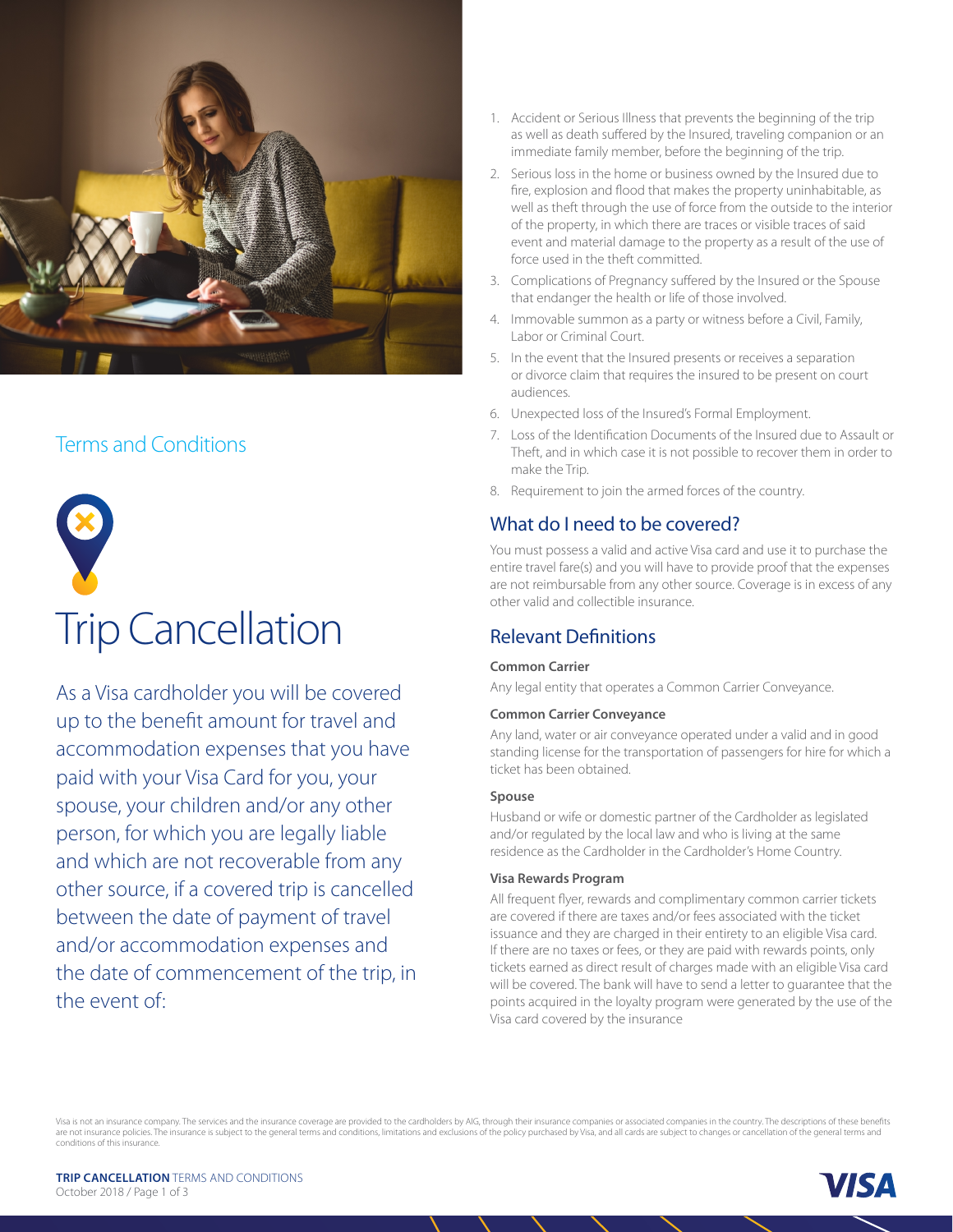## What is not covered?

- 1. Any loss that cannot be substantiated by presenting documents that certify the reason for the cancellation.
- 2. Any amounts for which the insured can be compensated by a third party, this exclusion will not apply to airfare taxes, unless they have been reimbursed to the insured
- 3. Any accident, accidental bodily injury or loss caused by or resulting from, directly or indirectly: the commission or attempted commission of any illegal act including but not limited to any felony
- 4. Any coverage or make any payment if to do so would be in violation of any sanctions law or regulation
- 5. When: a) your country of residence has imposed any trade or economic sanctions prohibiting insurance of any accident, accidental bodily injury or loss; or b) there is any other legal prohibition against providing insurance for any accident, accidental bodily injury or losses as a result of hostilities of any kind including but not limited to war, invasion, rebellion, insurrection or terrorist activities, natural disasters, epidemics, strikes or labor disputes which existed or of which advance warning had been given prior to the date on which a covered trip was booked.

# Benefit amount

#### **Core Benefits / Benefit Amount per Person**

#### **Optional Benefits / Benefit Amount**

| Visa Classic   | $\cdot$ Up to USD 2,500 |
|----------------|-------------------------|
| Visa Gold      | $\cdot$ Up to USD 2,500 |
| Visa Platinum  | $\cdot$ Up to USD 2,500 |
| Visa Signature | $\cdot$ Up to USD 2,500 |

# How is the claim submitted?

The cardholder or beneficiary has three options to open a claim:

#### **1. Benefits Portal**

The cardholder may access the Visa Benefits' Portal thought the link [www.visa.com/benefitsportal](http://www.visa.com/benefitsportal)

- a. Once in the landing page of the Benefits' Portal, please click on "Login" or "Enroll"
- b. Click on "Claims"
- c. Click on "Create Claim"
- d. Choose a Product from the drop down menu
- e. Choose the benefit you need to file a Claim for and agree to all terms and conditions
- f. Complete all requested information and click on "Save". This step creates the claim case number.
- g. Attach all required documents
- h. Click on "Submit"

#### **2. By Phone**

- a. Please contact the Visa Customer Service Center
- b. The cardholder will receive an initial package containing the claim form and the list of documents that are needed for each claim
- c. All required documents, including the claim form, must be sent electronically to [lacclaim@ap-visa.com](mailto:lacclaim%40ap-visa.com%20?subject=)

#### **3. By Mail**

Claims Administrator Visa Card Benefits Administration Maipú 255, Piso 17 C1084ABE, Buenos Aires, Argentina

# Claim Documentation

- a. Copy of the Visa card account statement showing the total charge for the travel and accommodation expenses.
- b. A copy of the common carrier ticket as proof that the full travel fare has been charged to your Visa card.
- c. Substantiation of non-recoverable, pre-paid, covered trip related travel and accommodation expenses charged to your valid Visa card.
- d. Substantiation of cancellation cause
	- Documentation from independent source including but not limited to a medical report, police, fire or other official entity detailing the reason for cancellation or delay.
- e. Wire form.
- f. Additional information may be required.

#### **Notes**

- Cardholder must report any claim within 30 days of the incident.
- The cardholder is the only person allowed to open a claim.

If you need to submit a claim or have questions regarding this program, contact the Claims administrator, 24 hours a day, 365 days a year at [LACclaim@ap-visa.com](mailto:LACclaim%40ap-visa.com?subject=) or call the customer service telephone number on the back of your Visa card.

Benefit amounts are identified in US Dollars. Payment of claims will be made in local currency where required by law, with the official Foreign Exchange Rate published on the date the claim is paid.

If the cardholder makes any claim knowing it to be false or fraudulent in any respect, he or she will no longer be entitled to the benefits of this protection, nor to the payment of any claim made under this policy.

## General exclusions

- 1. Suicide, attempted suicide or intentionally self-inflicted Injury;
- 2. Sickness unless specifically covered in the Policy;
- 3. Congenital anomalies and conditions arising out of or resulting there from;
- 4. Elective cosmetic or plastic surgery unless Medically Necessary as the result of an Injury;
- 5. Loss caused directly or indirectly, wholly or partly by medical or surgical treatment except as may be necessary solely as a result of Injury;